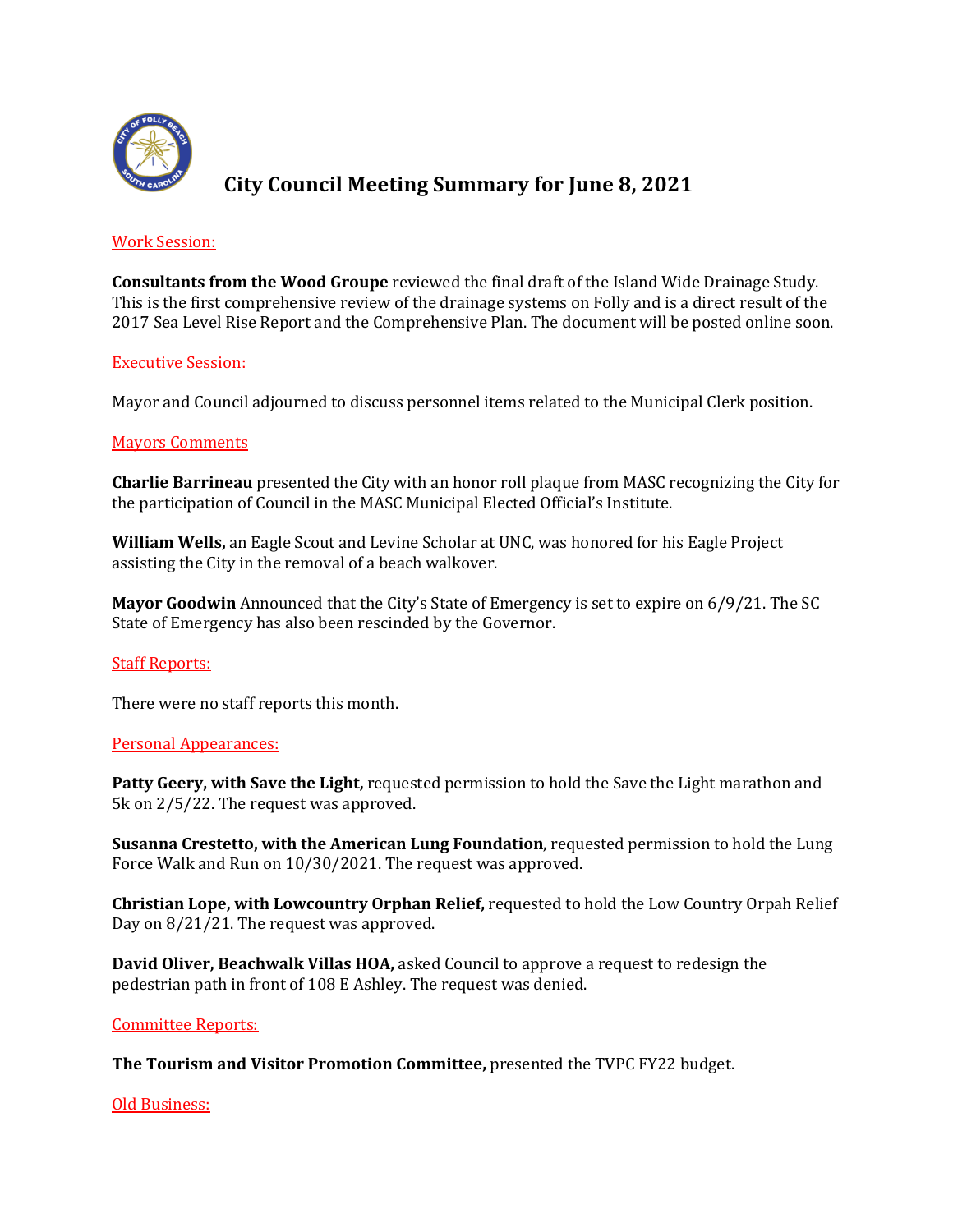**Ordinance 16-21:** This ordinance will allow investment of certain City funds into low risk investments. (passed Second Reading)

## New Business:

New appointments to the Board of Zoning Appeals were postponed. **Robert Sypolt and Thomas Piragnoli** were appointed to the Community Promotions Committee. **Alan Campbell and Aaron Tempel** were appointed to the Construction Board of Appeals. **Karen Burkette and Scott Rideout** were appointed to the Design Review Board. **Amy Foxhall and Becca Lesesne** were appointed to the Parks and Recreation Board. **Richard DiPasquale, Carol Hart, Ed Iames, and Vince Perna** were appointed to the Tourism and Visitor Promotion Committee. Levi Jackson and Matthew Napier were appointed to the Utilities Advisory Board.

Thank you to all our new and returning Board members. We are grateful for your service to the City!

**Ordinance 18-21:** The City's FY 22 Budget passed first reading.

**Ordinance 19-21:** The Water Utility FY 22 Budget passed first reading.

**Ordinance 20-21:** The Sewer Utility FY 22 Budget passed first reading.

**Ordinance 21-21:** The City's mask ordinance has expired along with the State of SC State of Emergency and first reading to repeal was passed.

**Ordinance 22-21:** The City's proposed rules for shipping containers used in construction has been remanded to the Planning Commission for a public hearing at their July meeting.

**Ordinance 23-31:** Requirements for fencing, trash cans, and restroom facilities in commercial parking lots were remanded to the Planning Commission for a public hearing at their July meeting.

**Ordinance 24-31:** Requirements for trash cans and restroom facilities on lots that have outdoor retailers were remanded to the Planning Commission for a public hearing at their July meeting.

**Resolution 18-21:** Young & Young were awarded the contract to serve 4 years as the City's prosecutors.

**Resolution 19-21:** The resolution transferred current fiscal year funds for unfinished projects into reserves to be used next year.

**Resolution 20-21:** This resolution authorized the City to accept a land donation to expand Shadow Race Park.

**Resolution 21-21:** This resolution renamed Shadow Race Park to Muriel Edge Weathers Shadow Race Park.

**Resolution 22-21:** This resolution awarded \$1,000 to the Folly Green Team to replace park furniture and water filling stations.

**Resolution 23-21:** This resolution awarded \$700 to the Civic Club for the publication of a special color edition in the month of July.